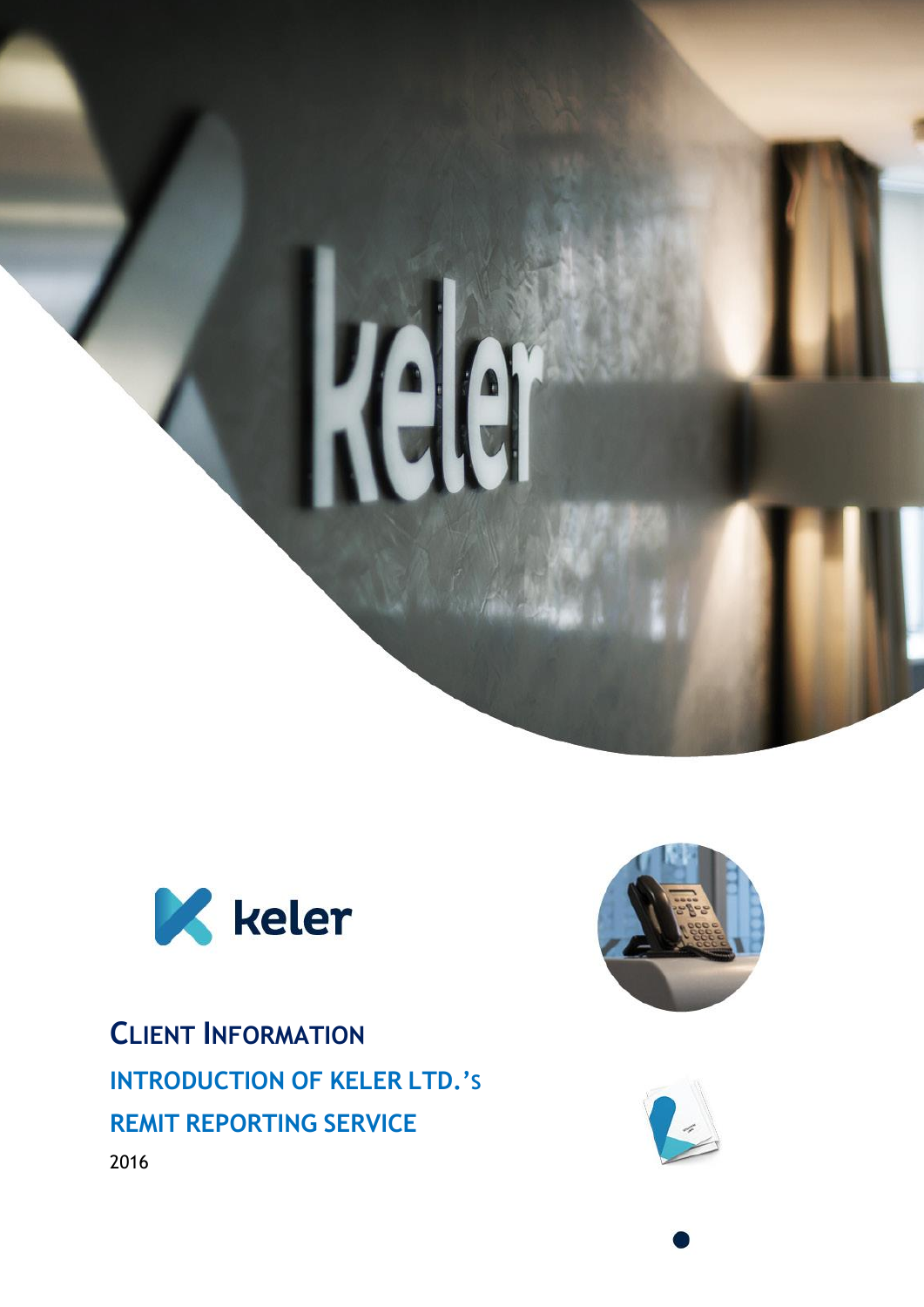

# **REMIT REGULATION SHORT OVERVIEW**

Following the financial crisis of 2008, the need to ensure increased market transparency have become of high importance and a tendency to reconsider the existing rules, regulations in a number of fields began to evolve. In addition to the capital market, new regulations were adopted to the energy market as well. The **Regulation on Wholesale Energy Market Integrity and Transparency** (REMIT, Regulation (EU) No 1227/2011 of the European Parliament and of the Council) entered into force on 28th December 2011.

The main objectives of REMIT are:

- to ensure market integrity through trade monitoring and access to fundamental data;
- to hinder market abuse, insider trading and market manipulation.

One of the most important requirements stipulated by REMIT is the **reporting obligation** defined by and detailed in the Implementing Acts - Regulation (EU) No 1348/2014 approved by the European Commission on 17th December 2014. In line with the rules on EU legislative procedure, the Implementing Acts entered into force on the 20th day after its publication in the Official Journal of the European Union, on 7th January 2015. The different REMIT provisions have been assigned different effective dates, certain elements such as the publication of insider information has been effective since the first date of introduction (2011).

The provisions of REMIT stipulate data reporting obligation for the market participants of wholesale energy market and appoints the **Agency for the Cooperation of Energy Regulators (ACER)** to cover the monitoring framework of the regulation. ACER takes on a central role on an EU level collecting and reviewing the trading data reported.

The regulation is available @ ACER's homepage: *[https://www.acer-remit.eu/portal/public](https://www.acer-remit.eu/portal/public-documentation)[documentation.](https://www.acer-remit.eu/portal/public-documentation)*

# MARKET PARTICIPANTS SUBJECT TO THE REPORTING OBLIGATION

REMIT affects everyone who participates in, or whose conduct affects **wholesale energy markets within the European Union**. It makes no difference whether or not the person is resident within the EU. Market participants are obliged to report under REMIT if entering into transactions including orders to trade in one or more wholesale energy markets in the Union.

**Wholesale energy market** means any market within the EU where wholesale energy products are traded. **Wholesale energy product** covers the following contracts and derivatives, irrespective of the market and the method of how they are traded:

- $\checkmark$  contracts for the supply of electricity or natural gas where delivery is in the EU;
- $\checkmark$  derivatives relating to electricity or natural gas produced, transported, traded or delivered in the EU;
- $\checkmark$  contracts on the transportation of electricity or natural gas in the EU;

Contracts for the supply and distribution of electricity or natural gas to an end user are not considered wholesale energy products in general. However, in case the annual consumption capacity of electricity or natural gas contracted for the supply and distribution to a final customer reaches up to 600 GWh or more, then it will qualify as wholesale energy product with REMIT reporting obligation too.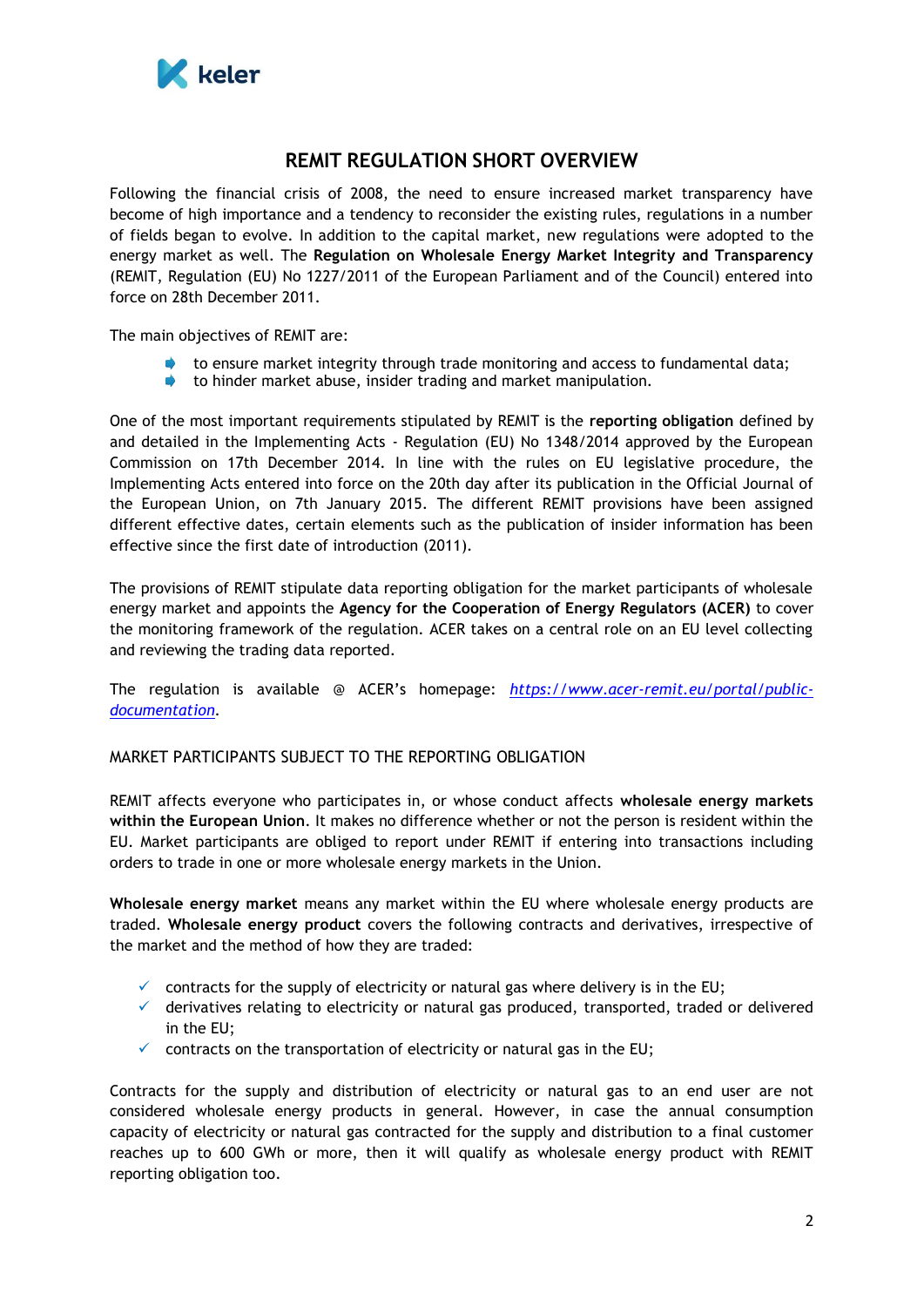

Any person, including transmission system operators trading in one or more wholesale energy markets is considered a **market participant affected by REMIT**, such as:

- $\checkmark$  Electricity and natural gas users (with a minimum of 600 GWh annual consumption capacity);
- Electricity and natural gas producers (large or small power plants);
- $\checkmark$  Electricity and natural gas distributors;
- $\checkmark$  Operators of natural gas storage facilities;
- $\checkmark$  Electricity traders (universal service providers, electricity trading license holders, limited trading license holder) and natural gas traders.

#### REGULATORS IN CHARGE AND ROLES DEFINED BY REMIT

The central role of data collection and validation on an EU level is assigned to **Agency for the Cooperation of Energy Regulators** (ACER).

Precondition of reporting to ACER is to get registered at the competent **National Regulatory Authority (NRA)**. These NRAs shall form the basis of the **Centralized European Register for Market Participants (CEREMP**), the centralized register operated by ACER.

The competent authority shall always be the national regulatory authority of the member state in which the market participant resides or have a registered address, or in case the company is nonresident in the EU, the state it is actively operating in shall be considered as such. In case a participant is trading in more than one EU state, it is sufficient for it to get registered only once, at one of the member states' NRA. It makes no difference whether or not the person is resident within the EU. All legal entities are required to register even if the parent company, a subsidiary or a joint undertaking had already registered.

Following the registration, a unique identifier, called **ACER code** shall be assigned to each market participant.

Finally, the role of the **Registered Reporting Mechanism (RRM)** has been introduced by REMIT which refers to the market participant, organised market place or third party, reporting directly to ACER who fulfilled all requirements to be admitted to report on behalf of other market participants. Power exchanges officially listed as Organised Market Places at ACER under REMIT have been obliged to register as RRMs and report on behalf of their members as of 7th Occt 2015. Other third party institutions may offer REMIT reporting as part of their service range.

Market participants are **free to choose their reporting service provider** and in case a participant is already in contractual relationship with an RRM it is also free to change your provider anytime. If a market participant decides to change its selected RRM, Section 5 of the ACER (CEREMP) registration form should be updated to reflect this change.

## EFFECTIVE DATES STIPULATED BY REMIT

The obligation of data submission to the RRMs for standardized contracts and orders concluded on Organized Market Places, has been effective from **7th October 2015**, while for OTC deals it becomes effective on **7th April 2016**.

Similarly to EMIR (*European Market Infrastructure Regulation*), REMIT also requires backloading: data must be submitted on trades already concluded but still valid on the effective date of the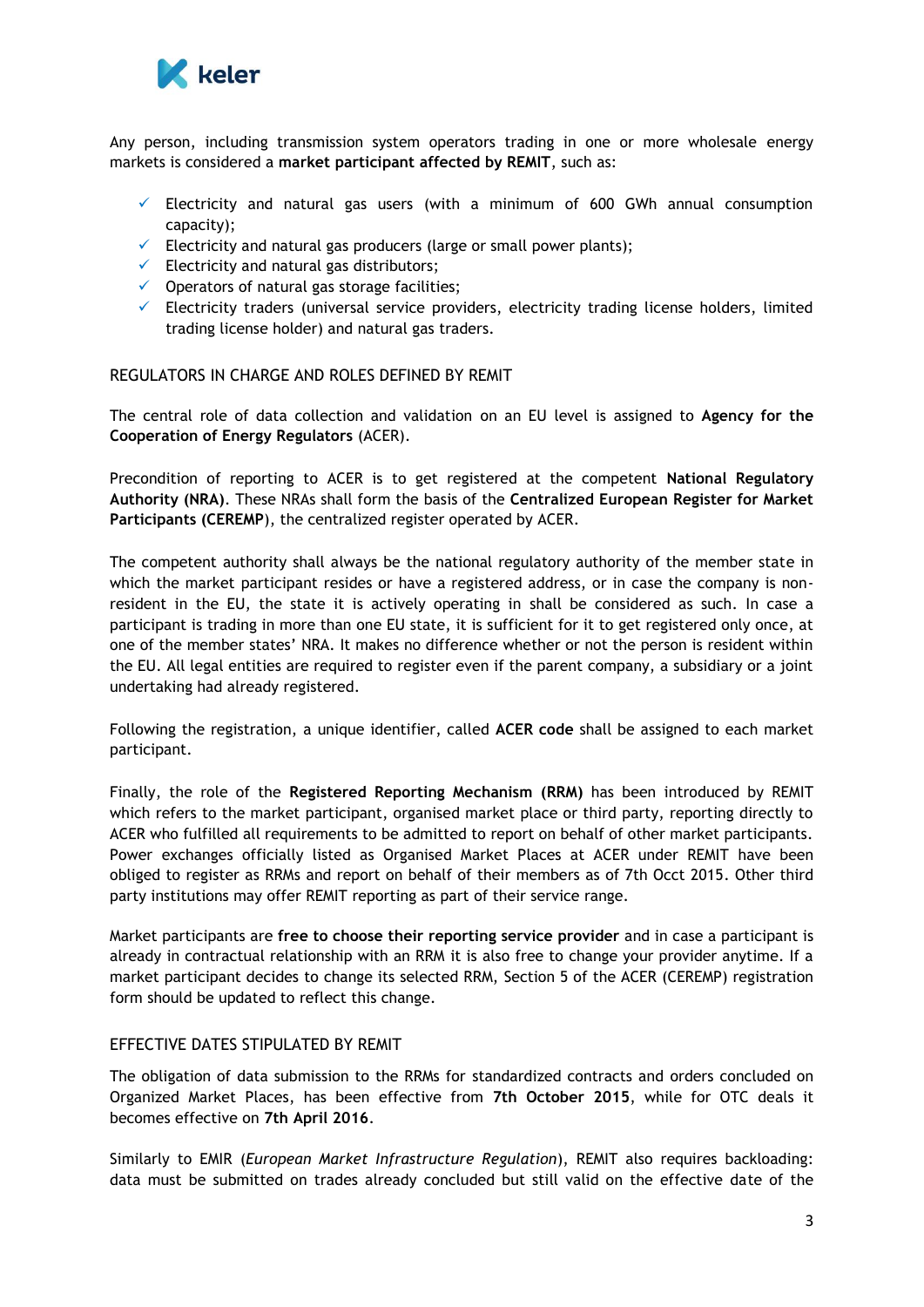

reporting obligation within 3 month (**till 7th January 2016 for standardized deals and till 7th July 2016 for OTC transactions**).



# TYPES OF TRADES TO BE REPORTED

EMIR, the regulation applicable to capital markets, outlines the reporting of derivatives traded in all asset classes in the financial instruments listed in Annex I, Section C, paragraphs 4-10. of MiFID. This Annex incorporates energy market products with financial settlement as well. It is important to note that the transactions are required to be concluded in organized markets (or on MTF).

By contrast, REMIT's reporting obligation extends to any transaction effected on wholesale energy markets, including spot and futures deals. In addition to the reporting of transactions, orders issued on a power exchange or broker platform must be reported too.

In line with and in addition to the above, market players will be obliged to report all deals (spot or derivative) of natural gas and electricity wholesale energy products, such as:

- supply contracts and orders (e.g. intraday, within-day, day-ahead, two-days-ahead, weekend, after-day contracts);
- $\checkmark$  transportation contracts and orders;
- $\checkmark$  derivatives (options, futures, swap), deals and orders related to supply and transportation.

There are exceptions to the mandatory reporting obligation from the above; however, market participants might be required to submit data on any of them upon ACER's particular request. Exceptions are:

- $\checkmark$  intercompany trades concluded outside of Organized Market Places (OTC transactions);
- $\checkmark$  deals for the physical delivery of electricity produced by production units with a combined capacity equal to or less than 10 MW or natural gas produced by a single production facility with a production capacity equal to or less than 20 MW;
- $\checkmark$  contracts for balancing services in electricity and natural gas.

REMIT stipulates that standard deals (and/or orders issued on Organized Market Place) and lifecycle messages in relation to them are supposed to be reported not later than one business day following trade date (T+1 day). Non-standard deals and the connected lifecycle messages must be reported within a month from their conclusion (T+ 1 month).

It is important to highlight that any deal concluded in a product traded on at least one organized market (power exchange, broker platform) is considered standard, irrespective of the market the deal took place in. Consequently these transactions are supposed to be reported on T+1 day too.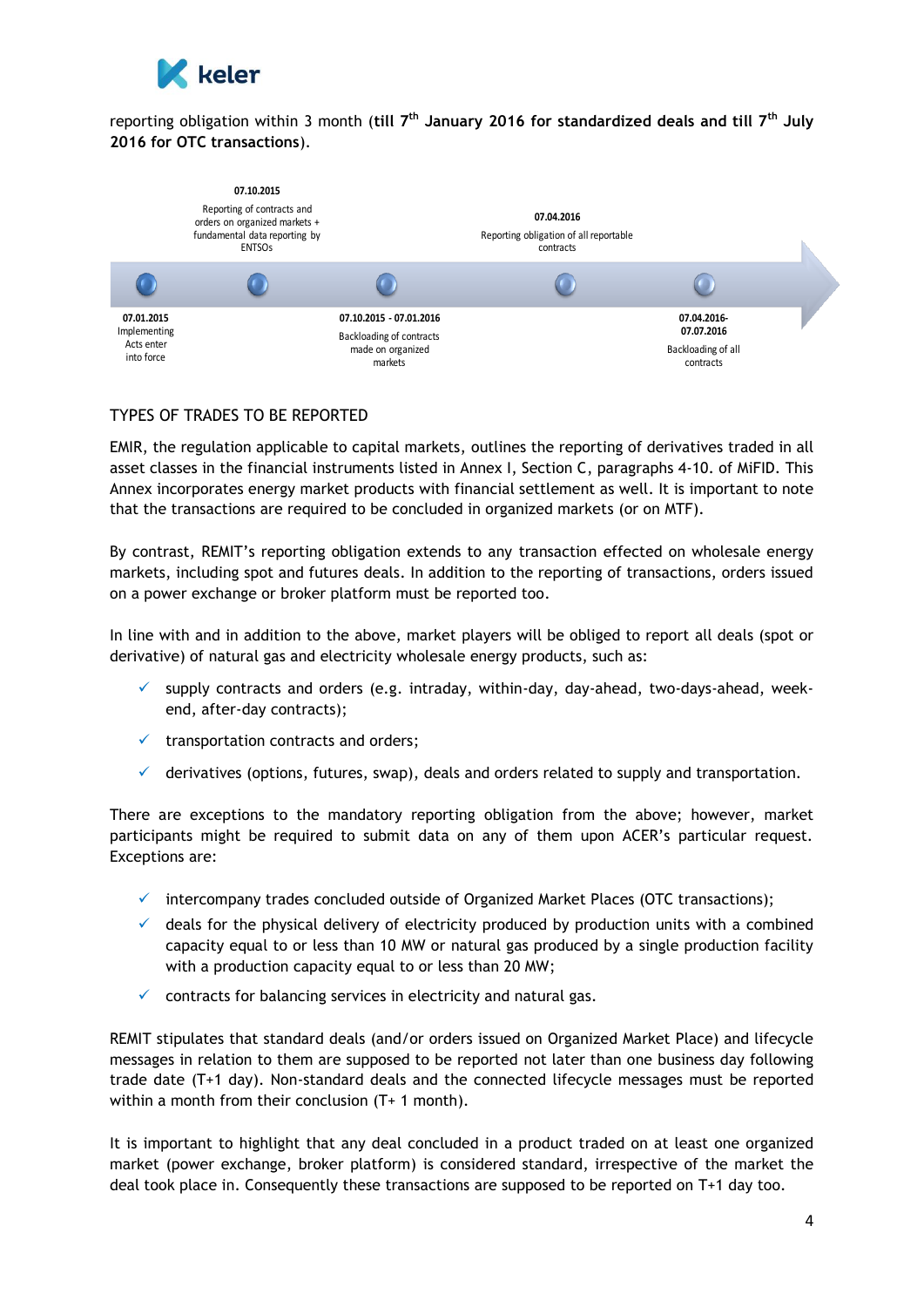

#### UNIQUE IDENTIFIERS APPLIED IN REMIT REPORTS

Unique identifiers play a significant role in the REMIT reporting procedure: first of all they identify the counterparties of a deal, but they also serve as basis for linking transactions reported by the same counterparties.

The most important identifiers of the counterparties in a transaction are the **LEI and the ACER codes**.

The **Legal Entity Identifier** (LEI code) is a 20-character, alpha-numeric code. The LEI can be applied for via licensed LEI issuers, such as KELER. This is another supplementary service to the reporting delegation offered by KELER. For more information on LEI code application through KELER, please check out our website: [LEI code application.](https://english.keler.hu/Services/Numbering%20Agency/LEI%20code/)

The **ACER code** is assigned to a market participant once the registration in CEREMP's system is successfully completed. According to the provisions of REMIT, all market participants concluding deals subject to REMIT are required to register with ACER, regardless whether they already possess a LEI code or not. Hungarian market participants can register for CEREMP on the MEKH's website. CEREMP registration is free of charge.

In addition to the identification of counterparties, the comparability of reports submitted by the counterparties is of outstanding importance. The **Unique Trade Identifier (UTI)** has been created for this purpose and shall be a mandatory element of all reports to ACER. Counterparties shall have to liaise on the use of the UTI prior to entering into a trade and both of them shall quote the same identifiers in their reports.

Experience with EMIR reporting shows that quoting the proper, identical code is one of the greatest challenges for market participants.

In order to support market participants, ACER will provide guidance on how to apply the algorithm to create trade identifiers. Counterparties are required to report non-standard contracts within one month which should be sufficient time for the parties to define a code. In case of deals concluded on power exchanges and broker platforms the trade identifier assigned by the exchange could possibly serve as an identifier.

# **INTRODUCTION OF KELER'S REMIT REPORTING SERVICE**

#### KELER AS AN RRM

According to the provisions of REMIT, market participants can fulfil their reporting obligation through an organized market place or a third party institution approved as an RRM.

In order to act as a reporting agent, KELER has initiated the formal procedure with ACER to become an RRM under REMIT, the status which will enable us to report directly to the Agency on behalf of our clients. KELER obtained a pre-RRM status in July 2015 and passed an extended testing phase till November 2015.

We obtained an RRM status on  $12<sup>th</sup>$  November 2015 and as a third party RRM we're offering our reporting services to all market participants. Similar to our reporting service under EMIR, reports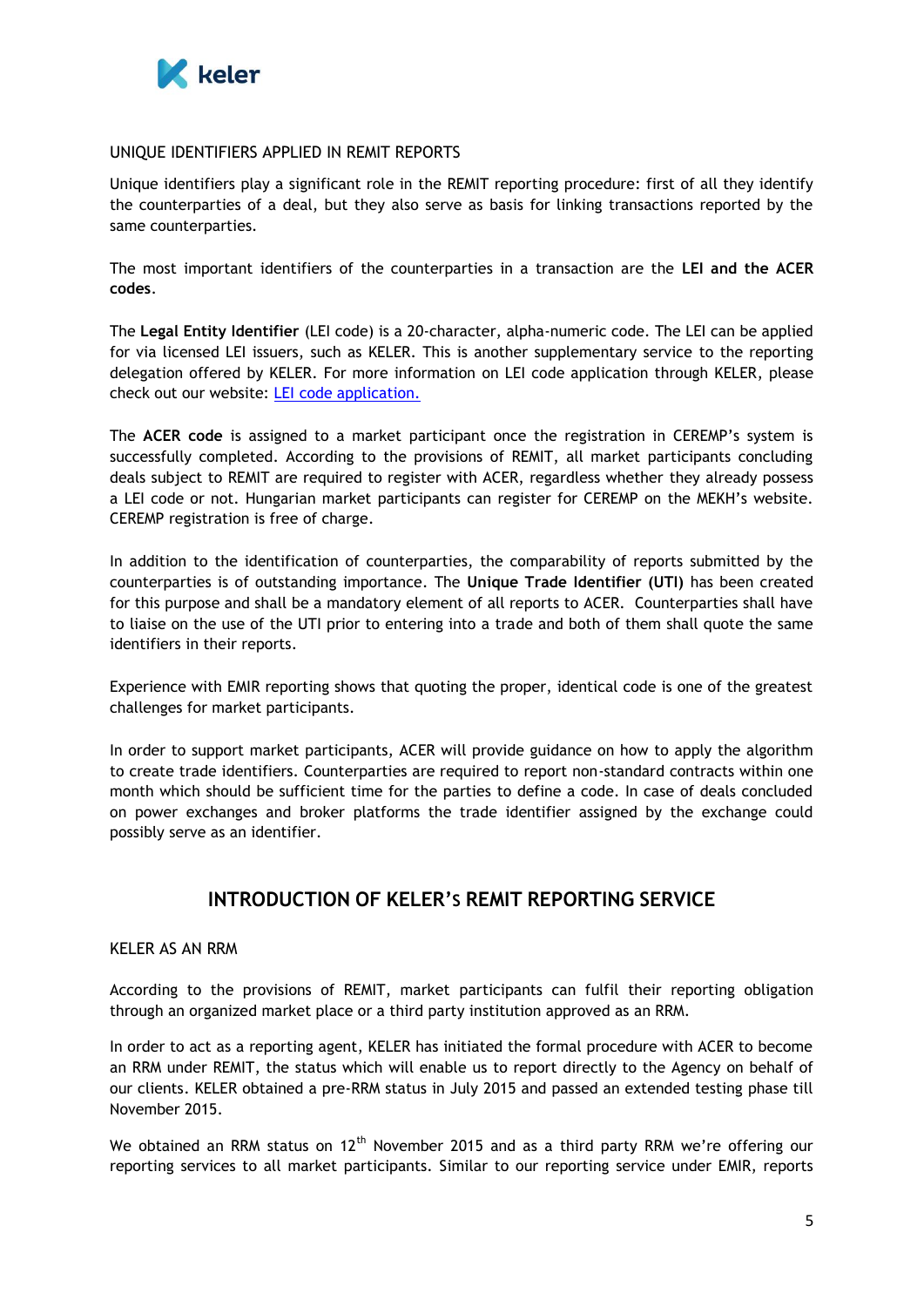

both on standard energy market contracts (including orders) and non-standard energy market contracts can be submitted through KELER.

Paralell, our Trade Reporting system designed and used for EMIR reporting has been further upgraded to meet the needs of our clients with REMIT reporting obligation too.

We have gathered a wide range of information on the regulation and on the service on our site [dedicated to REMIT reporting](https://english.remit.keler.hu/) [\(https://english.remit.keler.hu/\)](https://english.remit.keler.hu/).

### KELER'S TRADE REPORTING SYSTEM

**KELER's Trade Reporting (TR) system** has been developed by KELER itself originally to manage all types of reports under EMIR.

The system is accessible via the Internet and complies, in all respects, with today's requirements to ensure the secure management of reported data. The independent audit of KELER's system is conducted annually.

Compared to EMIR reporting no substantial change has been effected in KELER TR, the same functions shall be imported under the new REMIT menu. The greatest advantage for our existing clients is that they shall be able to report under EMIR and REMIT with a sole connection, in a customary environment. Individual users will be able to upload and manage the EMIR and/or REMIT reports based on rights requested and assigned to their profiles.

*KELER's TR's main page*

|                          | Client: Központi Elszámolóház és Értéktár (Budapest) Zrt.<br>User:<br>Version: TREP.017.KEL.02<br><b>Time lock: 19:59</b> |                   |                         |                      |                               |  |
|--------------------------|---------------------------------------------------------------------------------------------------------------------------|-------------------|-------------------------|----------------------|-------------------------------|--|
| keler                    | <b>Upload report</b>                                                                                                      | <b>Monitoring</b> | <b>User information</b> | <b>Fee analytics</b> | <b>Options</b>                |  |
| <b>Main page</b>         |                                                                                                                           |                   |                         |                      | <b>Trade Reporting System</b> |  |
| Last login: Today, 11:48 |                                                                                                                           |                   |                         |                      |                               |  |

# TRANSACTIONS THAT CAN BE REPORTED THROUGH KELER RRM

As referred to above under section 'types of trades to be reported', while EMIR requires the market participants to report each standardized transaction, orders are not in the scope of it which is a considerable difference compared to REMIT. Accordingly, in order to avoid duplications, trades concluded on an organized market place subject to EMIR shall have to be reported in line with the provisions of EMIR, only once, while orders initiated on the same market shall also have to be reported, but separately, as per the requirements of REMIT.

Reporting under EMIR is a service KELER already offers to its clients. In case of trades subject to EMIR and cleared by KELER CCP Ltd., KELER CCP shall automatically continue reporting trades on behalf of its clients subscribed to this service.

As we have become an RRM under REMIT in 2015, thus we are extending our reporting services to REMIT data submission in addition to EMIR reporting. As an RRM, KELER offers its service to all market participants to submit reports on their own trades or a third party's trades, on standard and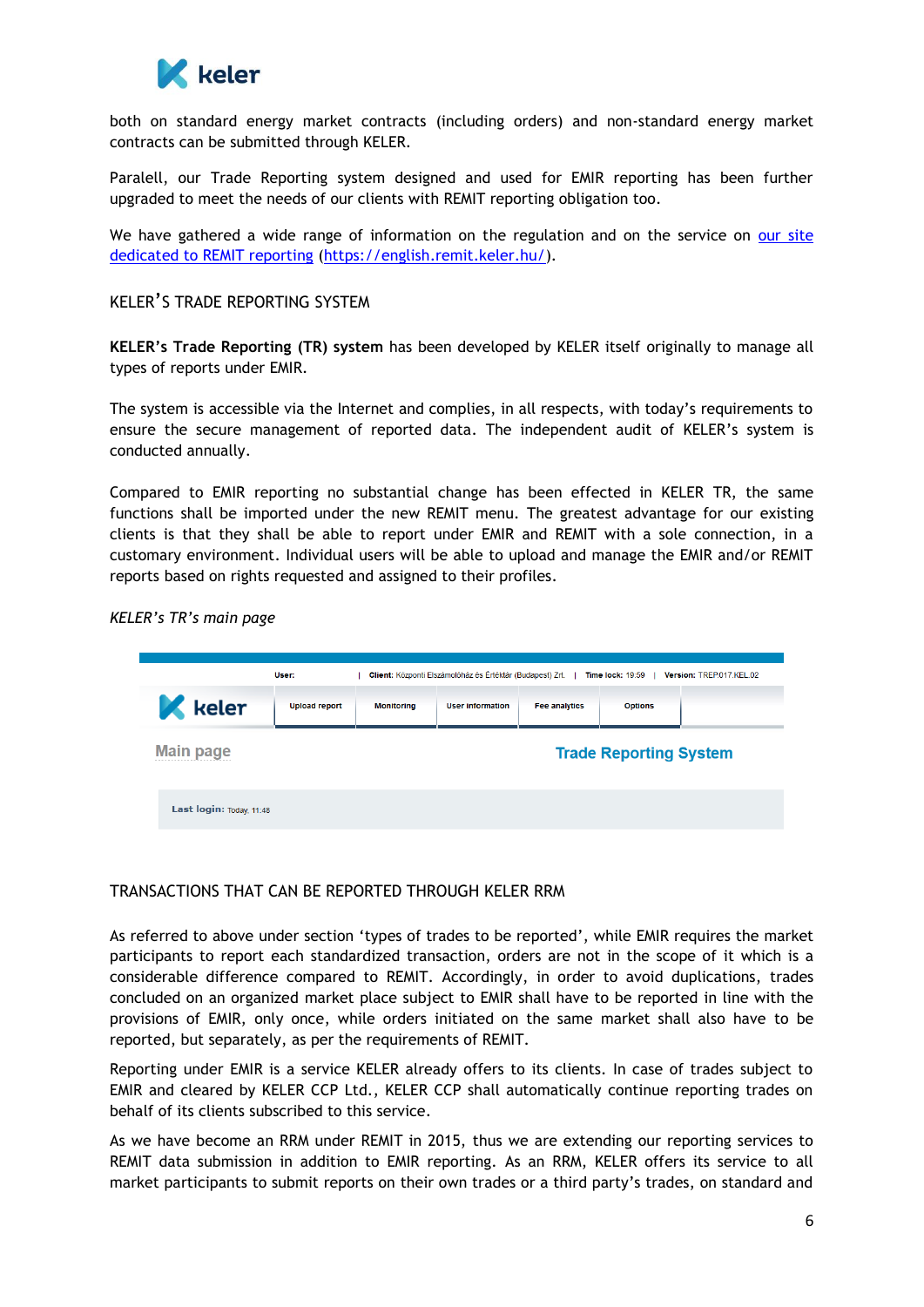

non-standard contracts (including orders) as well. In addition to reporting new deals, lifecycle messages of earlier reported trades (*modification, termination before maturity, and cancellation in case of an erroneous report*) can be submitted also. KELER TR enables clients to upload in addition to daily power exchange or OTC trades, the so-called backloading trades too.

Data submission obligation on backloading trades requires both standard and non-standard transactions to be reported in case they had already been initiated by the time the reporting obligation entered into force. Market participants have 3 month to comply with this requirement calculated from the first effective date of the reporting obligation (till 7th January 2016 for standardized deals and till 7th July 2016 for OTC transactions).It's sufficient to report only those backloading trades which can still be extracted from the market participants' existing records.

| Data to be reported                                                                                                                              | <b>Reporting party</b>                                                                                                                                                                | Can be reported<br>through KELER? | Start date of<br>reporting<br>obligation | <b>Reporting</b><br>deadline |
|--------------------------------------------------------------------------------------------------------------------------------------------------|---------------------------------------------------------------------------------------------------------------------------------------------------------------------------------------|-----------------------------------|------------------------------------------|------------------------------|
| <b>Transaction reporting</b>                                                                                                                     |                                                                                                                                                                                       |                                   |                                          |                              |
| Contracts related to wholesale energy<br>products concluded on organized<br>$\mathbf{1}$<br>market places                                        | The market participant is required to<br>report both contracts and orders,                                                                                                            |                                   |                                          |                              |
| 1/<br><b>Fulfilled and cancelled orders</b><br>a                                                                                                 | however, the trading venue is<br>required to offer to take over the<br>reporting obligation                                                                                           | Yes                               | 07.10.2015                               | $T+1$ day                    |
| Contracts related to wholesale energy<br>products that are already reported<br>$\overline{2}$<br>under EMIR or other EU financial<br>regulations | Market participants are not<br>required to send additional reports,<br>the entities concerned (e.g. trade<br>repositories) shall forward data to<br><b>ACER</b>                       | <b>Yes</b>                        | 07.10.2015                               | $T+1$ day                    |
| Contracts related to wholesale energy<br>products concluded outside organized<br>3<br>market places (OTC)*                                       | The market participants themselves<br>or third parties acting on their behalf<br>are required to report supply<br>contracts, transportation contracts<br>and contracts on derivatives | Yes                               | 07.04.2016                               | $T+30$ days                  |

*The following trades can be reported through KELER:* 

### THE REPORTING PROCEDURE

TR enables our clients to upload reports in CSV or XML format manually. Alternatively, via our so called web-service solution automatic upload is also an option.

IT specifications and format files have been finalised during the testing phase of the RRM approval procedure performed with ACER. Samples are also available on our REMIT site: [Documents.](https://english.remit.keler.hu/Documents/) Further details regarding the use of sample files, IT specifications or testing shall be provided upon request.

KELER retains the reports it receives for 10 years.

The KELER TR offers three options for reporting:

 **Manual upload:** The user shall be able to upload reports by choosing the 'upload report' item in the main menu after logging in. The user shall fill in the file provided in a given format by KELER. Several files can be selected and uploaded at the same time.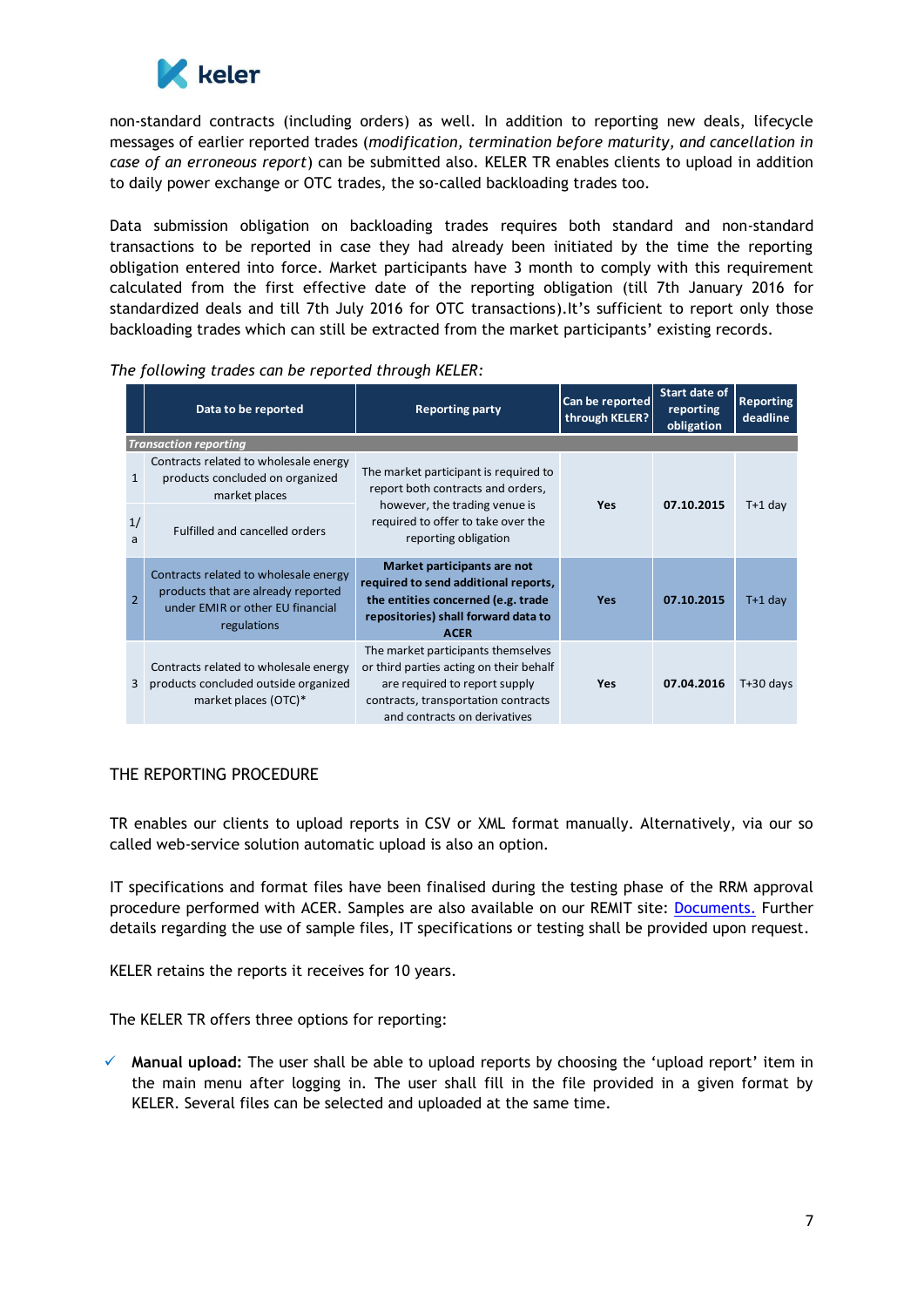

## *Screenshot on the upload function:*

|                            |           |  |  | File upload list                 |  |   |  |
|----------------------------|-----------|--|--|----------------------------------|--|---|--|
| Upload report              | File name |  |  | Upload result                    |  |   |  |
|                            |           |  |  | TRTRADEN_000139_20130920_002.csv |  |   |  |
| File selection             |           |  |  | TRTRADEN_000139_20130923_001.csv |  |   |  |
|                            |           |  |  | TRTRADEN_000139_20130924_001.csv |  |   |  |
| Name of the selected file: |           |  |  | TRTRADEN 000139 20130925 001.csv |  | × |  |
|                            |           |  |  | TRTRADEN_000139_20130926_001.csv |  | × |  |
|                            |           |  |  | TRTRADEN_000139_20130927_001.csv |  | × |  |
|                            |           |  |  | TRTRADEN_000139_20130930_001.csv |  | × |  |
|                            |           |  |  | TRTRADEN_000139_20131001_001.csv |  |   |  |
|                            |           |  |  | TRTRADEN_000139_20131002_001.csv |  | × |  |

- **Automatic upload:** Automatic upload is also possible through our so called "web-service" solution. In this case KELER TR is directly linked to the client's system which enables automatic report upload. This option is the most suitable to market participants with significant daily transaction volumes.
- **Upload directly on the interface:** REMIT reporting can be completed by entering trade details directly into KELER TR instead of uploading a previously completed file. In this case the report samples built into the system must to be completed.

Clients with lower transaction volumes shall find this option convenient as it requires no filebased upload and there is no need to create an interface between TR and their own system. This shall be the most cost-effective and time-saving solution for them.

**K** keler Fee analytics Montanng User Information Options Upload report **Trade Reporting System** m t ie in **CONTRACTOR**  $\frac{1}{2}$ × .<br>Film trader and I or of the menet pe<br>whereaft as absorbed by the organiz .<br>Na East .<br>Sar Shaka  $\overline{1}$ **CONTRACTOR**  $\sim$  $\overline{z}$ **COLORADO** a Can or of colourant is a  $\Xi$ **National Violet** .<br>History O  $\overline{\phantom{a}}$ **Stand at based at crisis**  $\left\lfloor a \right\rfloor$ 

*Screenshot on the interface upload:*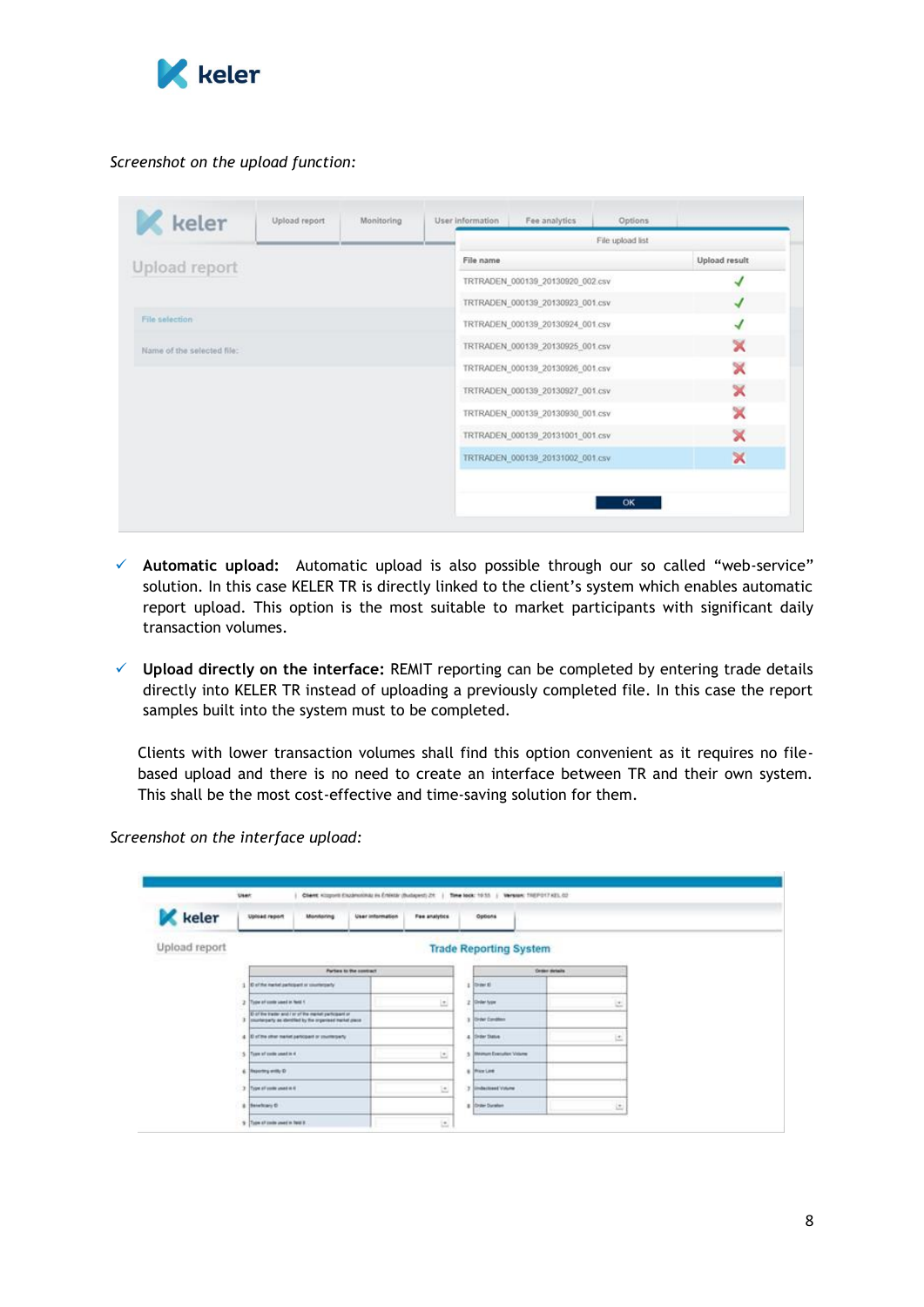

## *Summary on the different steps of the reporting procedure:*



Once uploaded, our system **verifies the report** both in terms of format and content. If data is erroneous or incomplete, KELER informs the reporting entity accordingly, thus only correct reports are forwarded to ACER. On any erroneous report the user receives an error message on the screen that describes the error.

*Screenshot on erroneous message upload*

|                            | User: Szarka Gergely |            |                         |                                                                                            | Client: Központi Elszámolóház és Értéktár (Budapest) Zrt.   Time lock: 19:50   Version: TREP.017.KEL.02                                         |                                                                                                                                                                                                                         |  |
|----------------------------|----------------------|------------|-------------------------|--------------------------------------------------------------------------------------------|-------------------------------------------------------------------------------------------------------------------------------------------------|-------------------------------------------------------------------------------------------------------------------------------------------------------------------------------------------------------------------------|--|
| keler                      | <b>Upload report</b> | Monitoring | <b>User information</b> | Fee analytics                                                                              | Options                                                                                                                                         |                                                                                                                                                                                                                         |  |
| <b>Upload report</b>       |                      |            |                         |                                                                                            | <b>Trade Reporting System</b>                                                                                                                   |                                                                                                                                                                                                                         |  |
| <b>File selection</b>      |                      |            |                         | Error                                                                                      |                                                                                                                                                 | $\boldsymbol{\mathsf{x}}$                                                                                                                                                                                               |  |
| Name of the selected file: |                      |            | Browsing                | Details:<br>scope) violated!<br>TrlD: 101983<br>Tradeld: HFTBFXS27835<br>InterimTradeld: - | Error while writing to the database!<br>ORA-20100: TBI TRTRADEREPORTING: -20100/ORA-<br>20100: Unique constraint (report MESSAGEID, local<br>OK | $\begin{tabular}{ c c } \hline \quad \quad & \quad \quad & \quad \quad \\ \hline \quad \quad & \quad \quad & \quad \quad \\ \hline \quad \quad & \quad \quad & \quad \quad \\ \hline \end{tabular}$<br>$\checkmark$<br> |  |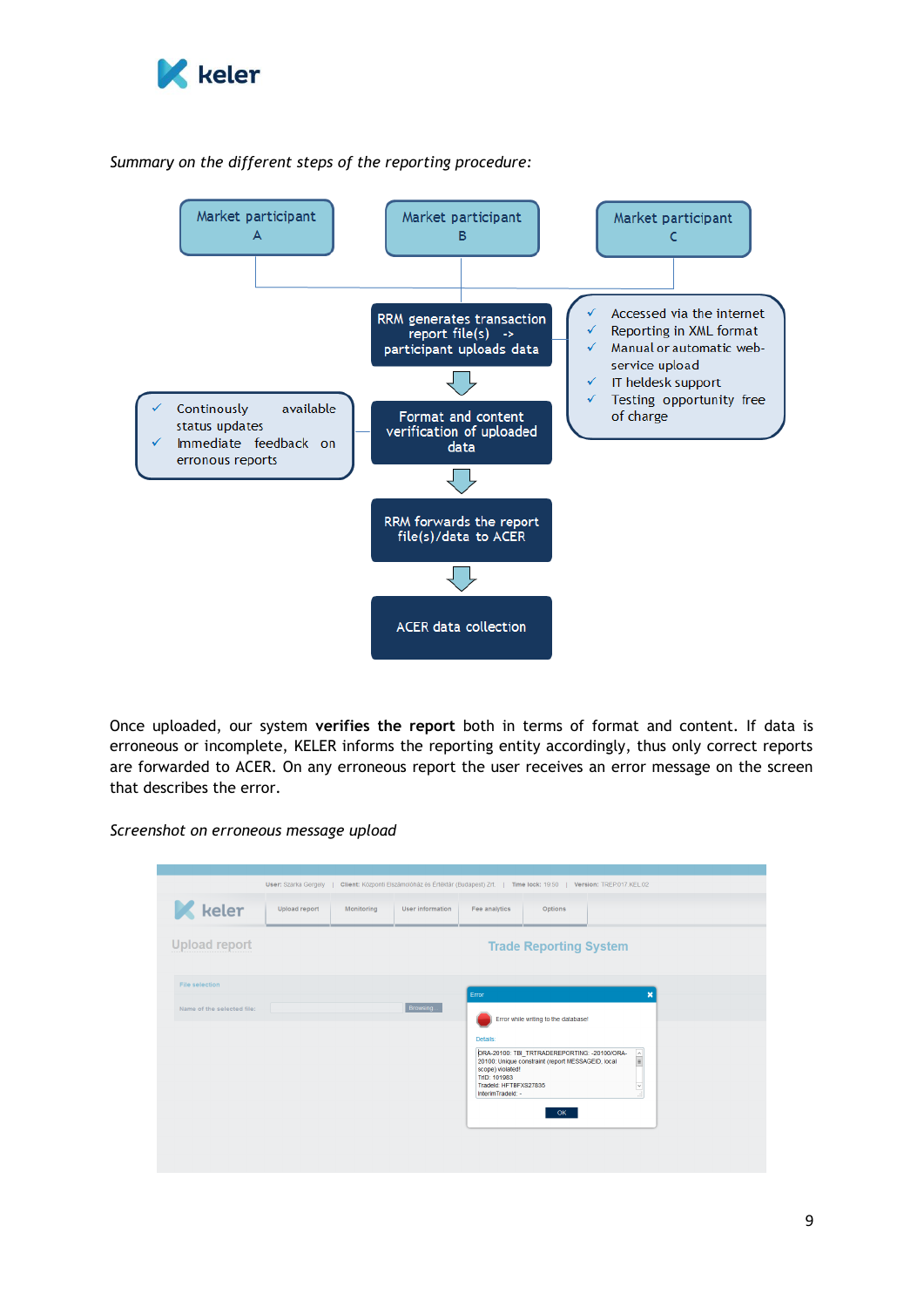

Data validation is performed right away on a submitted report so a user does not have to check back multiple times to make sure the report has been forwarded. Correct reports are forwarded to ACER right away which is confirmed by the system in a relevant message.

Clients can continuously monitor the status of the report from its submission until receipt by ACER.

KELER TR is available on business days from 8:30 until 18:00 to ensure sufficient time for our clients to meet their reporting obligation on time. Our helpdesk is also available during the same period.

#### USER RIGHTS' ASSIGNMENT

Clients can choose from two basic types of user rights to be assigned to them in KELER TR. The same user rights are applicable to the testing of the TR environment.

A user with **data manager** rights shall be entitled to upload reports, monitor the reporting related processes, download feedbacks and statuses. He can access the so called 'communication monitoring function' in order to track messages exchanged with KELER. This user will also be able to amend user data appearing in the system. In case the client wishes to register a separate technical user for the web-service solution (detailed above), data manager role will have to be applied.

Users with **administrator** rights can view the various monitoring interfaces but they will not be entitled to upload reports.

The number of users registered by one client is unlimited and in the same time one user can be assigned to several partners. The system has a so-called 'log' function to enable continuous monitoring of user logins and uploaded files.

### TESTING OF KELER TR

All potential and existing clients shall be able to test the TR system environment free of charge. Scheduled test periods shall be announced till the beginning of OTC reporting obligation,  $7<sup>th</sup>$  April 2016.

You can sign up for a test by downloading and submitting a test application form (no contractual relationship required).

Please find the application from @: <https://english.remit.keler.hu/Documents/>

#### APPLICABLE FEES

We shall apply flat, monthly membership fees - dependant solely on the type of membership you require.

- **General membership** is for those who intend to delegate reporting both on their own and on their counterparties' behalf. The monthly fee for this membership is HUF 80 000 + VAT.
- **Individual membership** enables clients to delegate reporting on their own behalf only for HUF 40 000 + VAT.
- $\checkmark$  Finally, for those who only wishes to monitor the trades reported on their behalf a so-called **indirect membership** is offered for a monthly fee of HUF 10 000 + VAT.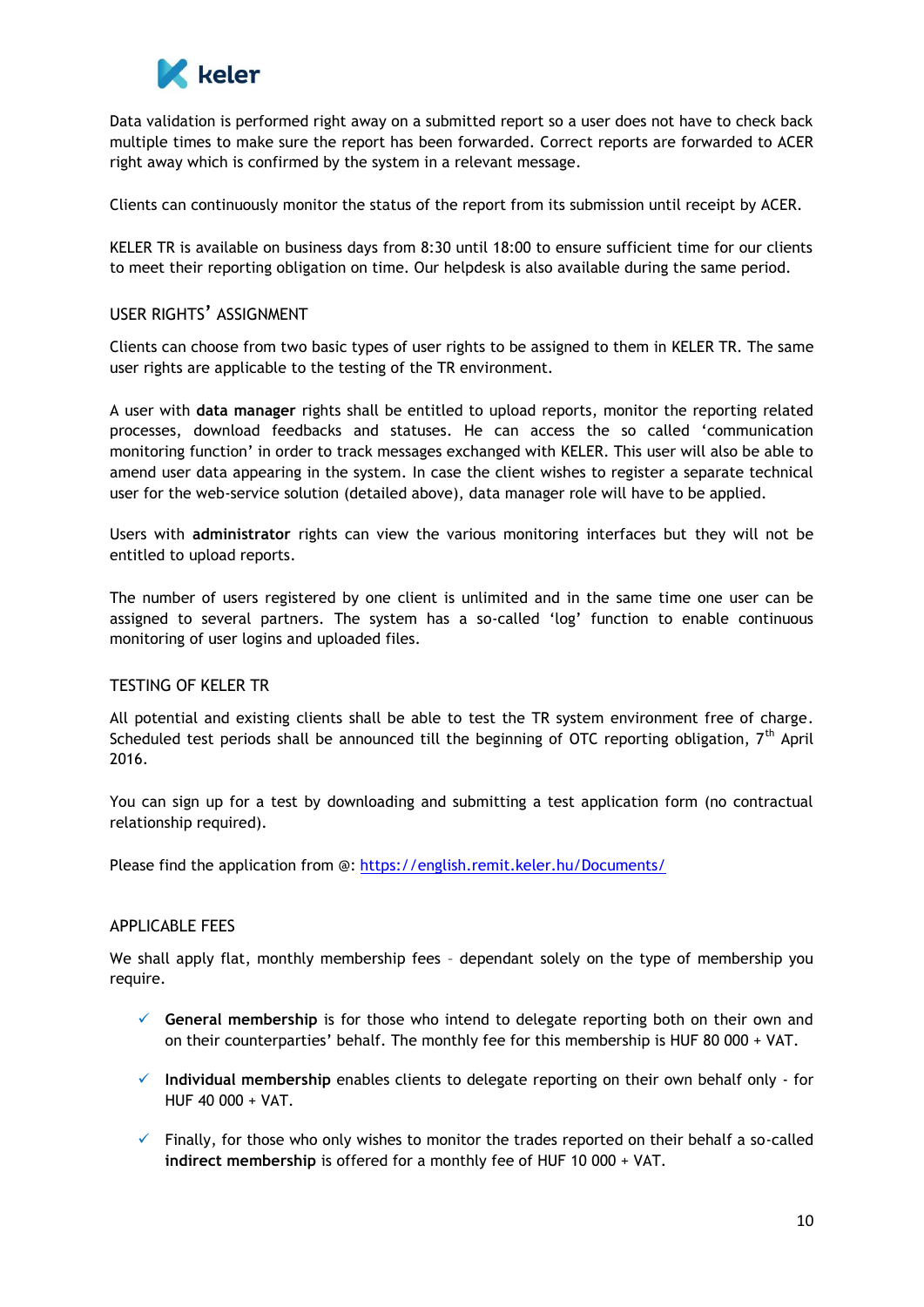

The applied fees are not affected by the type of the product traded, the type of the deal or by the number of trades reported. No further fees or charges shall be applied by KELER. The monthly membership fees include: the reporting of electricity or natural gas transactions, the reporting of lifecycle messages, continuous access to the live and test versions of the KELER TR system, ongoing status monitoring of uploaded reports, preferred filtering options, downloads into excel spreadsheets.

*The above fee and conditions are for information purposes only, in terms of applied fees KELER Group's official Fee schedule published on our website [\(www.keler.hu\)](http://www.keler.hu/) shall prevail.*

## CONTRACTING

The reporting service is available upon fulfilment of the following conditions and steps:

- $\checkmark$  The participant need to be registered at the competent NRA which means it possesses an **ACER code**.
- Both our existing and potetial clients need to conclude the **CONTRACT** ON FORWARDING DATA DETERMINED BY ARTICLE 8 OF REMIT TO THE ENERGY MARKET AGENCY. <https://english.remit.keler.hu/Documents/>
- Those who are not in any type of contractual relationship with KELER yet, shall submit in addition to the duly signed contract - an **exerpt from the company registry** (not older than 30 days) and the **signature specimen** of the signatories authorized to sign the contract (and other official documents) on behalf of the client. Both should be officially translated to English and duly legalized (apostilled or notarized based the rules applicable to your country).

Duly signed, original copies (2) of the the contract and the above listed supplementary documents need to be submitted to the following address of KELER Zrt. to our *Central Client Services Department*: *KELER Zrt., H-1074 Budapest, Rákóczi út 70-72.*

No contractual relationship is required to use our test enviroment, it's available free of charge upon submission of the applicable form. Mobile number is necessary to be provided, log-in data is being forwarded in a text message. Paralell, certifications are

REMIT enables market participants to choose a reporting service provider in line with their own preferences. In case a participant is already in contractual relationship with an RRM he is also free to change his provider anytime. If a market participant decides to change its selected RRM, Section 5 of the ACER (CEREMP) registration form should be updated to reflect this change.

# WHY CHOOSE US?

- $\checkmark$  It is cost efficient as only one, monthly membership fee shall be applied by KELER, irrespective of the reported volumes or the type of deal;
- $\checkmark$  The web-based interface guarantees an easy and fast connection;
- $\checkmark$  KELER TR complies with the latest security requirements thus ensuring that data remain confidential;
- KELER TR allows market participants to **delegate the reporting of both their own trades and their counterparties' trades** to KELER;
- $\checkmark$  With an indirect membership those who delegated their reporting to a third party who subscribed to KELER's service shall be able to monitor the progress of the reporting activity taking place on their behalf;